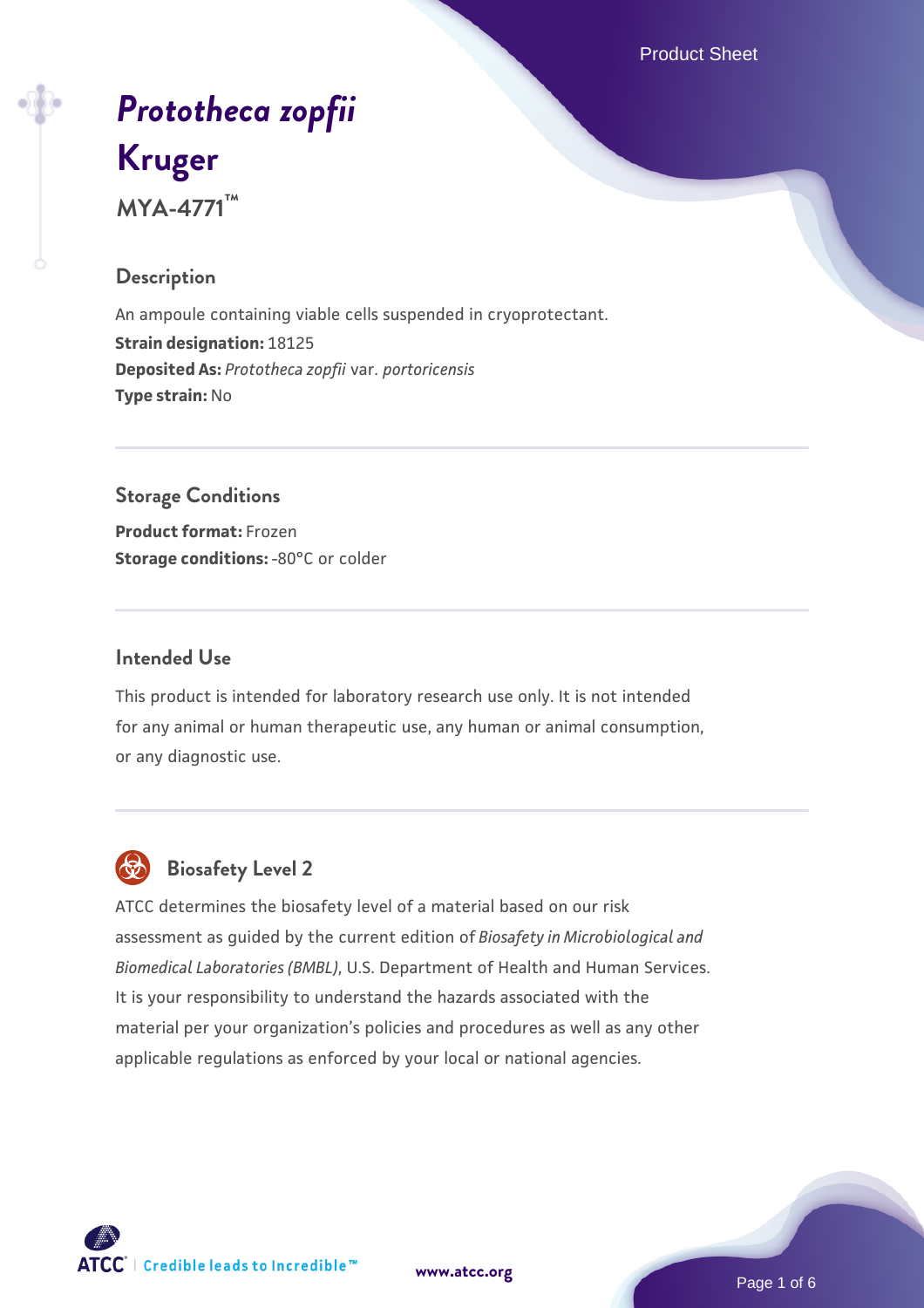#### **[Prototheca zopfii](https://www.atcc.org/products/mya-4771)** [Kruger](https://www.atcc.org/products/mya-4771) **Prototheca zopfii** Kruger **MYA-4771**

ATCC highly recommends that appropriate personal protective equipment is always used when handling vials. For cultures that require storage in liquid nitrogen, it is important to note that some vials may leak when submersed in liquid nitrogen and will slowly fill with liquid nitrogen. Upon thawing, the conversion of the liquid nitrogen back to its gas phase may result in the vial exploding or blowing off its cap with dangerous force creating flying debris. Unless necessary, ATCC recommends that these cultures be stored in the vapor phase of liquid nitrogen rather than submersed in liquid nitrogen.

## **Certificate of Analysis**

For batch-specific test results, refer to the applicable certificate of analysis that can be found at www.atcc.org.

## **Growth Conditions**

**Medium:**  [ATCC Medium 200: YM agar or YM broth](https://www.atcc.org/-/media/product-assets/documents/microbial-media-formulations/2/0/0/atcc-medium-200.pdf?rev=ac40fd74dc13433a809367b0b9da30fc) [ATCC Medium 28: Emmons' modification of Sabouraud's agar/broth](https://www.atcc.org/-/media/product-assets/documents/microbial-media-formulations/2/8/atcc-medium-28.pdf?rev=0da0c58cc2a343eeae735016b70809bb) **Temperature:** 20-25°C **Atmosphere:** Aerobic

## **Handling Procedures**

**Frozen ampoules** packed in dry ice should either be thawed immediately or stored in liquid nitrogen. If liquid nitrogen storage facilities are not available, frozen ampoules may be stored at or below -70°C for approximately one week. **Do not under any circumstance store frozen ampoules at refrigerator freezer temperatures (generally -20°C).** Storage of frozen material at this

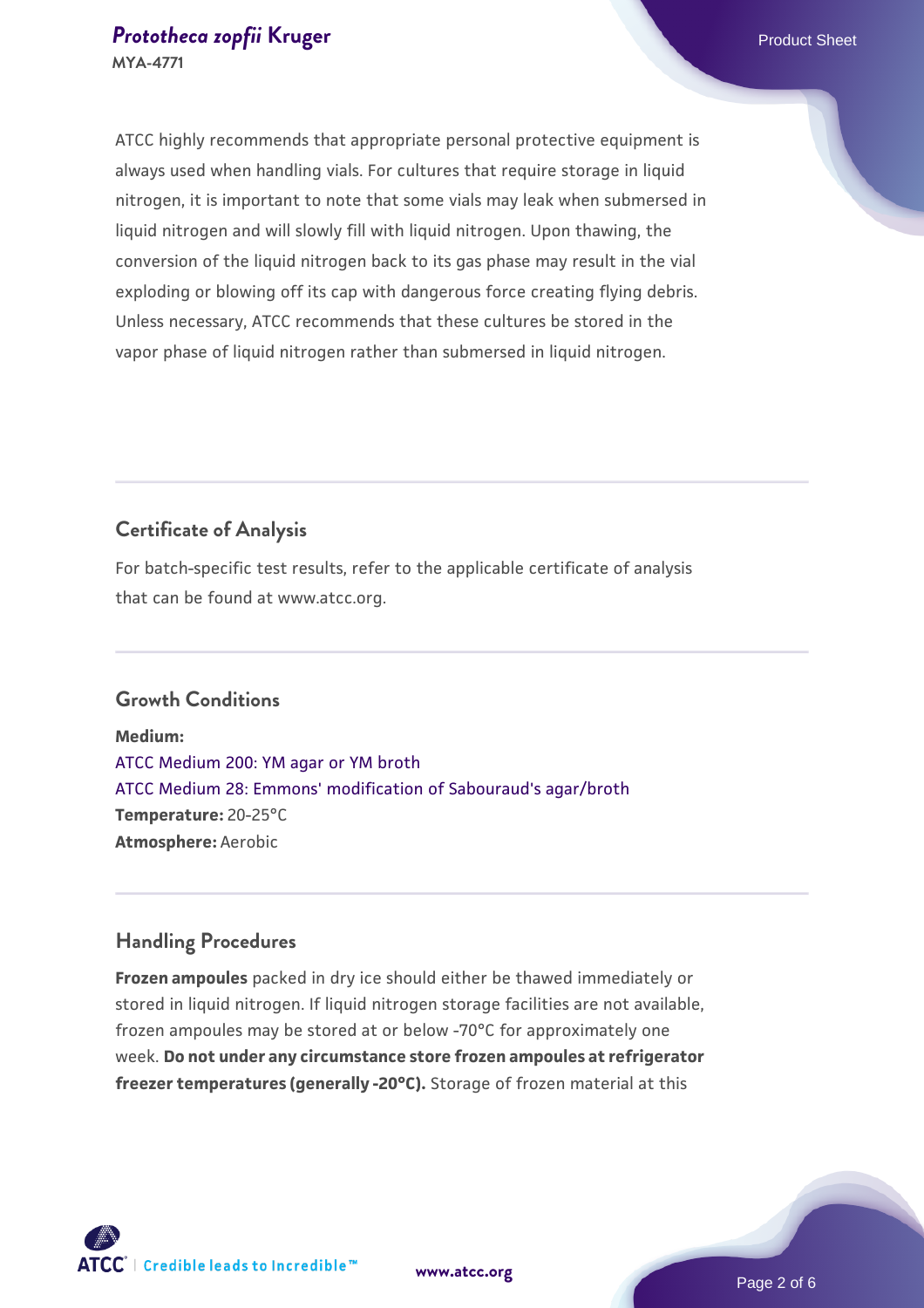## **[Prototheca zopfii](https://www.atcc.org/products/mya-4771)** [Kruger](https://www.atcc.org/products/mya-4771) **Prototheca zopfii** Kruger

**MYA-4771**

temperature will result in the death of the culture.

- 1. To thaw a frozen ampoule, place in a **25°C to 30°C** water bath, until just thawed **(approximately 5 minutes)**. Immerse the ampoule just sufficient to cover the frozen material. Do not agitate the ampoule.
- 2. Immediately after thawing, wipe down ampoule with 70% ethanol and aseptically transfer 10 µL (or any amount desired up to all) of the content onto a plate or broth with medium recommended.
- 3. Incubate the inoculum/strain at the temperature and conditions recommended.
- 4. Inspect for growth of the inoculum/strain regularly. The sign of viability is noticeable typically after 1 to 2 days of incubation. However, the time necessary for significant growth will vary from strain to strain.

**Morphology:** After 4 to 5 days on YM medium colonies are yeast like, smooth surface and smooth margin. Colonies are beige in color. Cells are round single and some large sporangiospores with round endospores inside.

#### **Notes**

Clinical isolate

Additional, updated information on this product may be available on the ATCC web site at www.atcc.org.

#### **Material Citation**

If use of this material results in a scientific publication, please cite the material in the following manner: *Prototheca zopfii* Kruger (ATCC MYA-4771)

#### **References**

References and other information relating to this material are available at www.atcc.org.





Page 3 of 6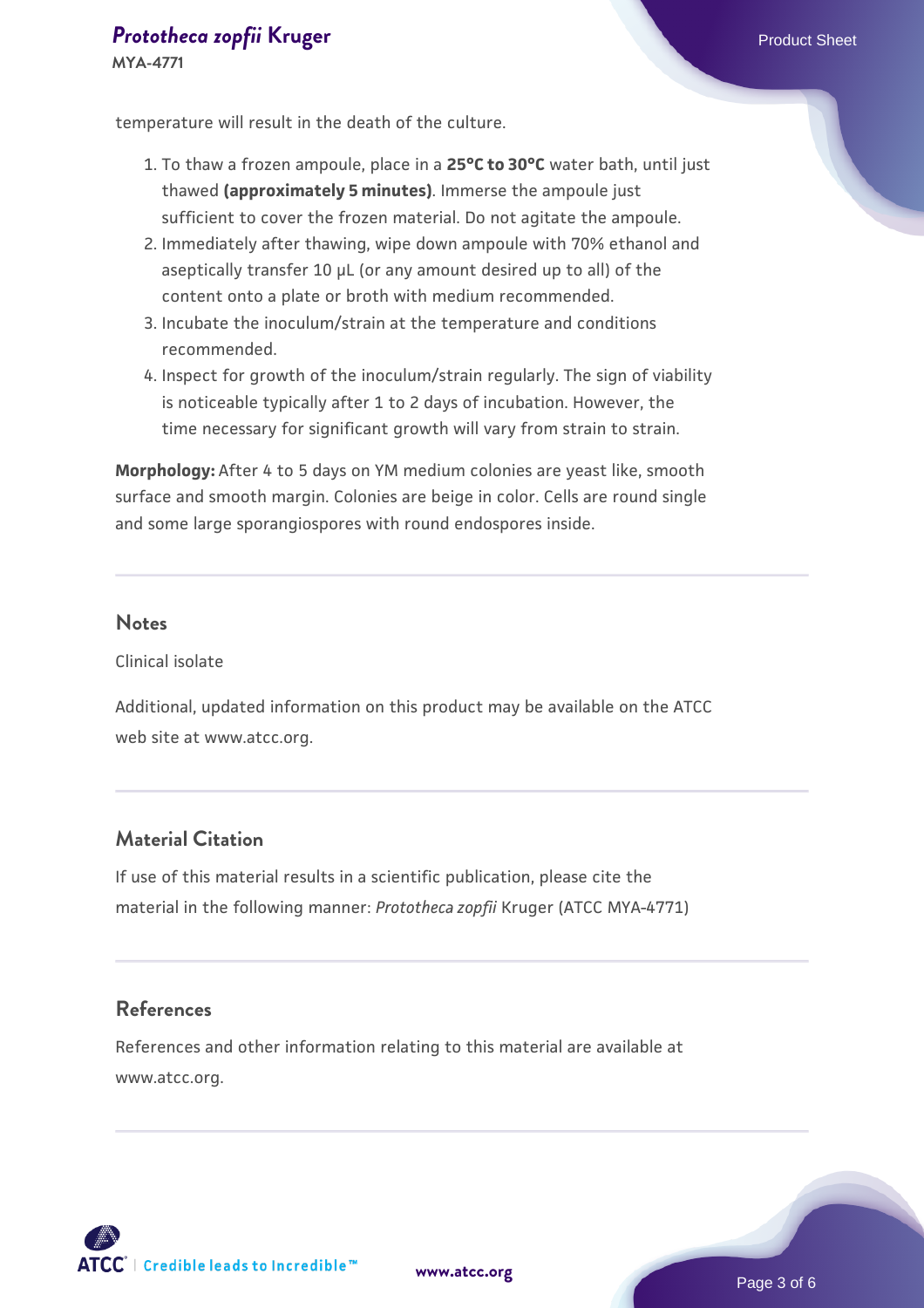#### **[Prototheca zopfii](https://www.atcc.org/products/mya-4771)** [Kruger](https://www.atcc.org/products/mya-4771) **Prototheca zopfii** Kruger

**MYA-4771**

#### **Warranty**

The product is provided 'AS IS' and the viability of ATCC® products is warranted for 30 days from the date of shipment, provided that the customer has stored and handled the product according to the information included on the product information sheet, website, and Certificate of Analysis. For living cultures, ATCC lists the media formulation and reagents that have been found to be effective for the product. While other unspecified media and reagents may also produce satisfactory results, a change in the ATCC and/or depositor-recommended protocols may affect the recovery, growth, and/or function of the product. If an alternative medium formulation or reagent is used, the ATCC warranty for viability is no longer valid. Except as expressly set forth herein, no other warranties of any kind are provided, express or implied, including, but not limited to, any implied warranties of merchantability, fitness for a particular purpose, manufacture according to cGMP standards, typicality, safety, accuracy, and/or noninfringement.

#### **Disclaimers**

This product is intended for laboratory research use only. It is not intended for any animal or human therapeutic use, any human or animal consumption, or any diagnostic use. Any proposed commercial use is prohibited without a license from ATCC.

While ATCC uses reasonable efforts to include accurate and up-to-date information on this product sheet, ATCC makes no warranties or representations as to its accuracy. Citations from scientific literature and patents are provided for informational purposes only. ATCC does not warrant that such information has been confirmed to be accurate or complete and the customer bears the sole responsibility of confirming the accuracy and completeness of any such information.

This product is sent on the condition that the customer is responsible for and assumes all risk and responsibility in connection with the receipt, handling,



**[www.atcc.org](http://www.atcc.org)**

Page 4 of 6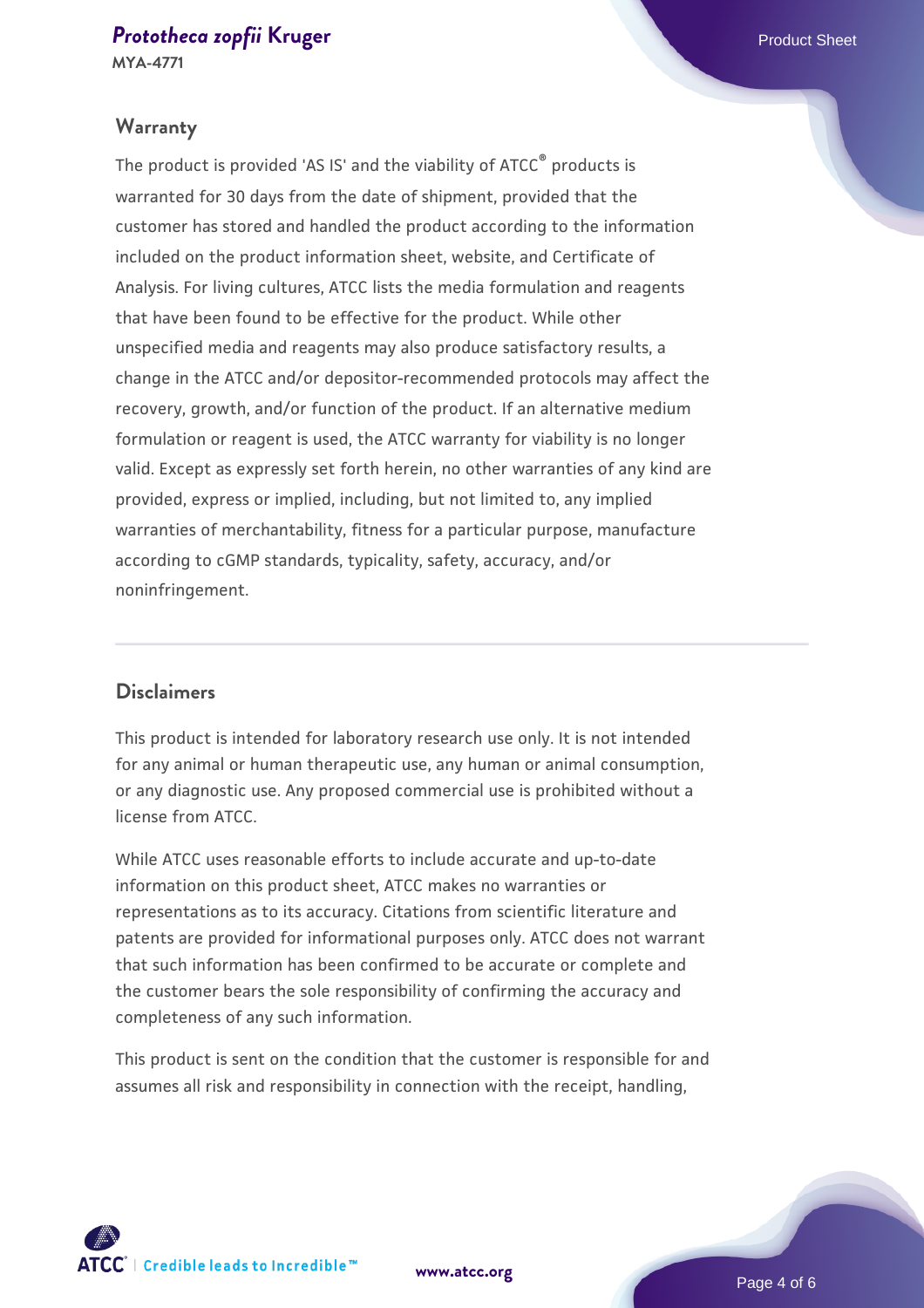**MYA-4771**

storage, disposal, and use of the ATCC product including without limitation taking all appropriate safety and handling precautions to minimize health or environmental risk. As a condition of receiving the material, the customer agrees that any activity undertaken with the ATCC product and any progeny or modifications will be conducted in compliance with all applicable laws, regulations, and guidelines. This product is provided 'AS IS' with no representations or warranties whatsoever except as expressly set forth herein and in no event shall ATCC, its parents, subsidiaries, directors, officers, agents, employees, assigns, successors, and affiliates be liable for indirect, special, incidental, or consequential damages of any kind in connection with or arising out of the customer's use of the product. While reasonable effort is made to ensure authenticity and reliability of materials on deposit, ATCC is not liable for damages arising from the misidentification or misrepresentation of such materials.

Please see the material transfer agreement (MTA) for further details regarding the use of this product. The MTA is available at www.atcc.org.

## **Copyright and Trademark Information**

© ATCC 2021. All rights reserved.

ATCC is a registered trademark of the American Type Culture Collection.

## **Revision**

This information on this document was last updated on 2021-05-20

## **Contact Information**

ATCC 10801 University Boulevard Manassas, VA 20110-2209 USA